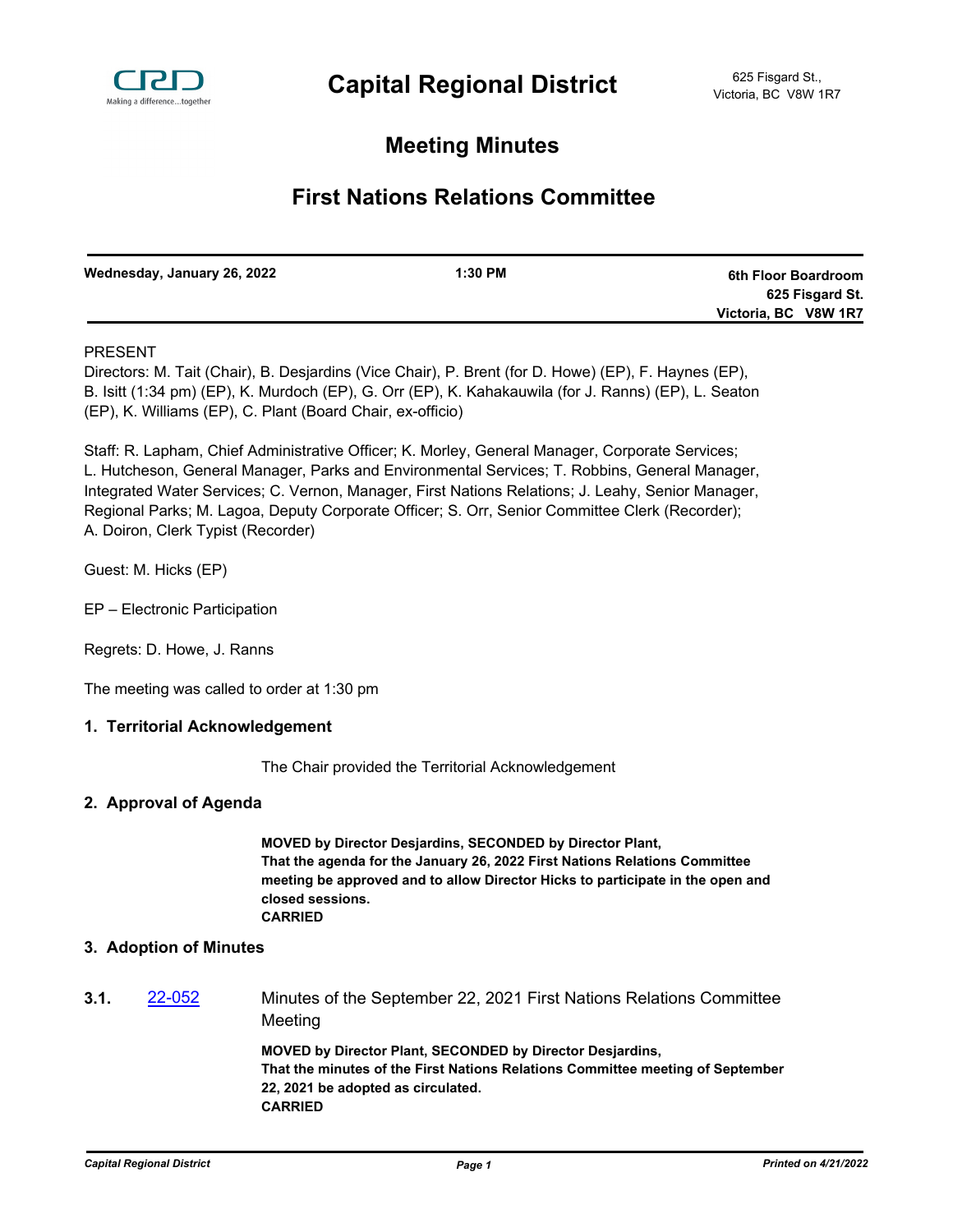### **4. Chair's Remarks**

While it has been some time since our committee met, we certainly have all been busy out in the field doing a lot of different work as best as we can. A few things that are coming up for you to mark on your calendars. On February 23, 2022 we are hosting board training with the Indigenous Perspectives Society. This inter-cultural skills training will be to support all directors to continue building responsible government to government relations with First Nations, and while you may have all participated in some form of training, whether through the CRD or through another entity, we do encourage you to attend because I feel this is a lifelong journey of learning and the more time that we share and reflect together will always lead to more questions and more learning and that is part of the process. Please mark your calendars for that and I look forward to seeing you all there. The Moose Hide Day has been postponed from February this year and will take place May 12. It is important to recognize the significant work of this campaign, it is an indigenous led, grass-roots movement of men and boys across Canada to stand up to end violence against women and children. The campaign is an opportunity for all Canadians to stand together in ceremony, reconciliation and solidarity. Those that attended UBCM may have likely received a moose hyde. As a mother to a son, I have a hyde and wear it myself as I think we all have a role to play. Wearing the hyde helps spread awareness. Moving forward, the Provincial Government is continuing to find ways to implement the Declaration Act and to bring BC legislation inline with the UN Declaration on the rights of indigenous peoples. Part of the draft action plan that has been developed focuses on First Nations joining regional district boards. We will likely hear more about that soon and the information will come to this committee when its available.

## **5. Presentations/Delegations**

There were no presentations or delegations.

## **6. Committee Business**

**6.1.** [22-058](http://crd.ca.legistar.com/gateway.aspx?m=l&id=/matter.aspx?key=8914) 2022 First Nations Relations Committee Terms of Reference

K. Morley spoke to Item 6.1.

**MOVED by Director Desjardins, SECONDED by Director Plant, That the First Nations Relations Committee receive the 2022 Terms of Reference attached at Appendix A. CARRIED**

- **6.2.** [22-074](http://crd.ca.legistar.com/gateway.aspx?m=l&id=/matter.aspx?key=8930) First Nations Relations Operational Update
	- C. Vernon spoke to Item 6.2.

Discussion ensued regarding:

- Timing of initiatives

- Additional cultural training for municipalities